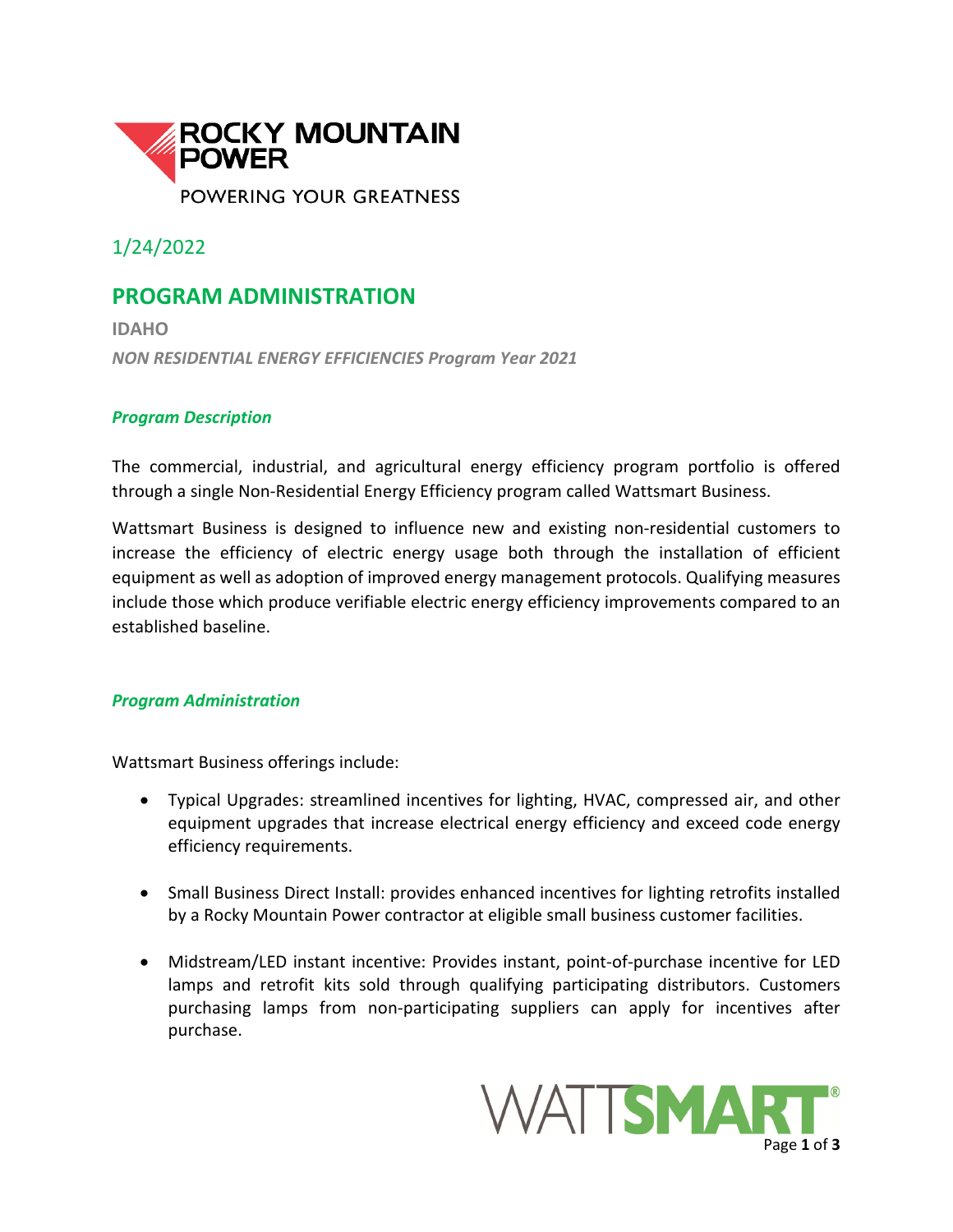- Custom Analysis: investment-grade energy analysis studies and recommendations for more complex projects.
- Energy Management: a system of practices that creates reliable and persistent electric energy savings through improved operations, maintenance, and management practices in customer facilities. The offer provides expert facility and process analysis to help lower energy costs by optimizing customer's energy use. Energy management projects can range in size from small Tune-ups to the robust Strategic Energy Management offering.
- Energy Project Manager Co-funding: a co-funded staff resource within a customer facility to identify and implement energy projects. Customers establish an annual energy savings goal that exceeds one million kWh and receive Energy Project Manager Co-funding proportionate to that goal (subject to caps).

On July 1, 2019 Rocky Mountain Power Wattsmart Business solutions shifted to a fully contracted model, meaning all program delivery became administered by contracted implementers. The change in program administration was intended to improve customer experience and program performance by reducing project timelines and adding more contracted staff dedicated to Idaho Wattsmart Business participants. The 2020 program year provided a fill year implementing program offerings in this model.

## *Contracted DSM Delivery*

The Contracted DSM delivery model targets typical measure upgrades that serve small to medium sized business customers and, to a lesser extent, large business customers. It also targets large customers with relationship management and custom engineering services via dedicated project managers. Administration is provided through Company contracts with Nexant, Inc. ("Nexant"), Cascade Energy ("Cascade") and Willdan Energy Solutions ("Willdan").

Nexant and Cascade manage vendor coordination, training and application processing services for commercial and industrial/agricultural measures, respectively. Cascade also manages customer relationship management and custom energy analysis services for large customers. Willdan manages the Small Business Direct Install offer.

Nexant and Cascade are responsible for the following:

- Vendor engagement includes outreach, recruiting, training, supporting and assisting participating Wattsmart Business vendors and distributors to increase sales and installation of energy efficient equipment at qualifying business customer facilities.
- Incentive application processing and administrative support includes handling incoming inquiries as assigned, processing incentive applications, developing and maintaining